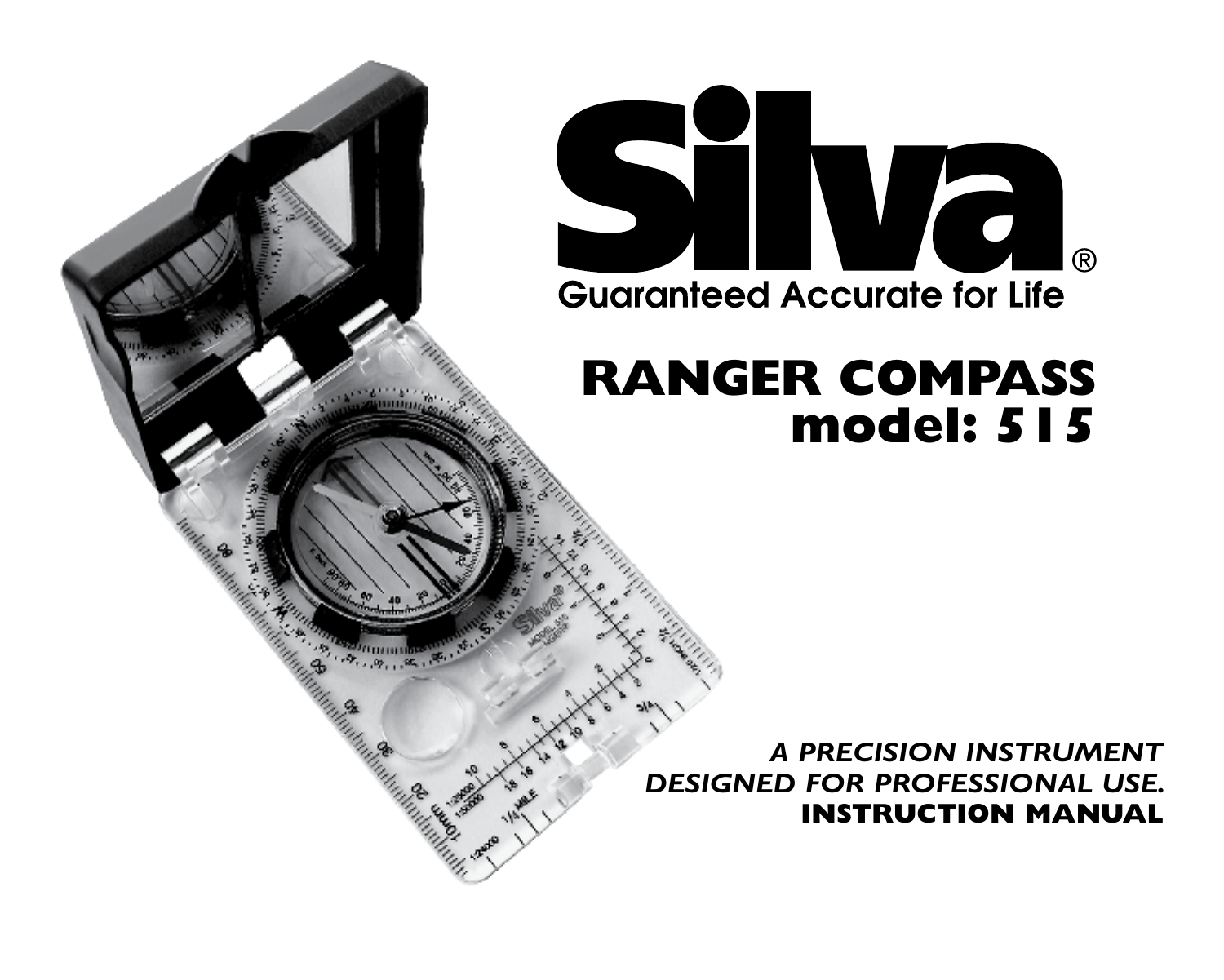- Your Silva Ranger series compass is a precision instrument made by experienced specialists in this field; it is the finest hand compass available for professional use. Your Silva Ranger is finely crafted to withstand rigors associated with the outdoor professions. It is a rugged, durable piece of equipment that, with proper care, will remain dependable and accurate.
- $M$ e recommend that you read this manual to understand the basic functions of the compass. When you read, keep in mind that no two compass applications are identical. The instructions given here are intended to provide you with a working knowledge that you will be able to apply in almost any situation.
- The illustrated 360 Degree Graduations are based on standard dial graduations of 360 degrees, in 2º increments. With this graduation North is 0º and increases clockwise so East is 90 $^{\circ}$ , South is 180 $^{\circ}$ , West is 270 $^{\circ}$  and 360 $^{\circ}$  is again North. 0 $^{\circ}$  and 360 $^{\circ}$  are the same direction.
- The Silva Ranger Model 515CLQ has Quadrant Graduations. With this graduation North is 0° and increases clockwise so East is 90° then it decreases so South is 0° then increases so West is 90º and then decreases so North is 0º. Instructions in this manual will apply to this graduation except when it is necessary to refer to the proper "quadrant," such as North 20º East, or North 15º West, or South 40º East or South l0º West.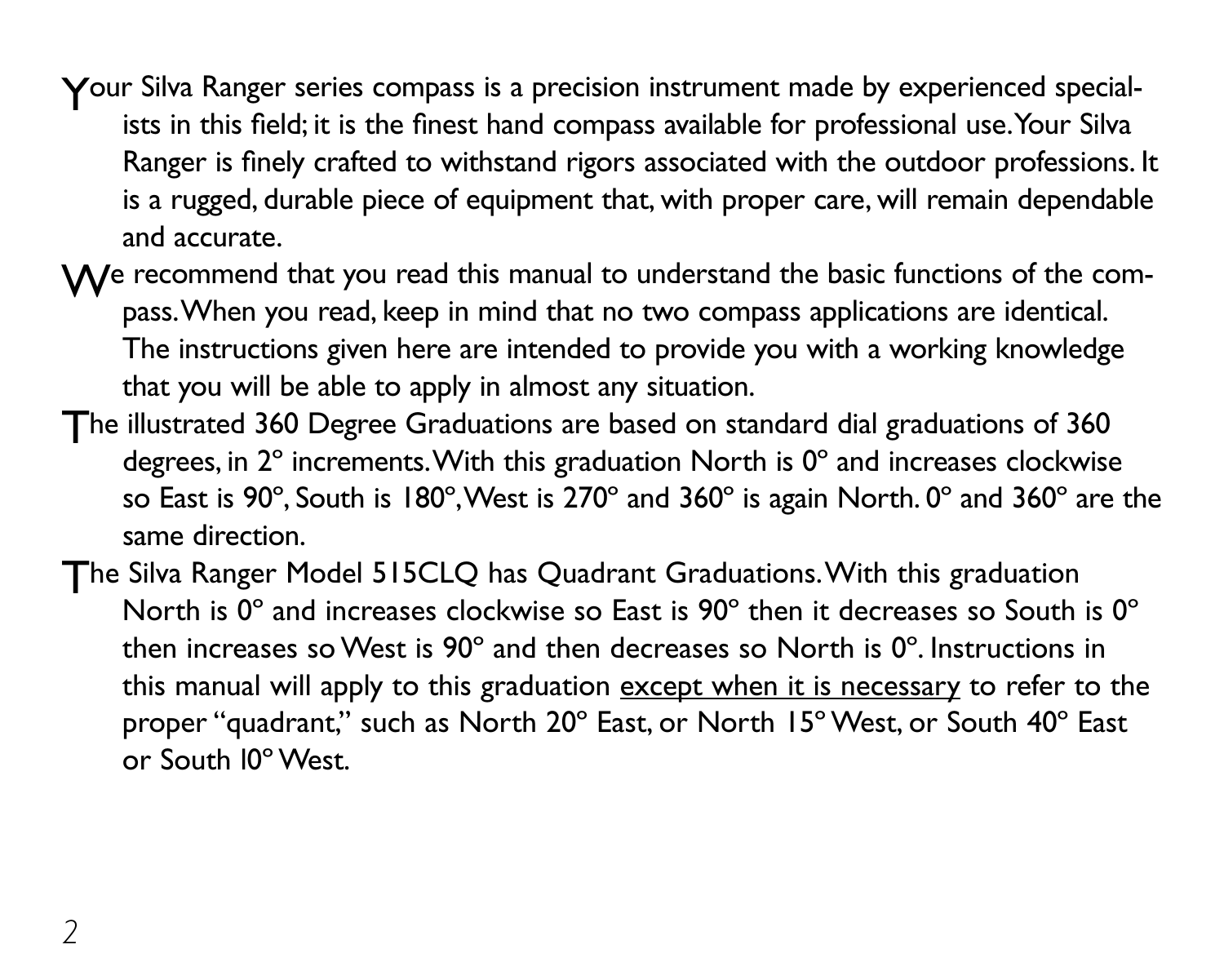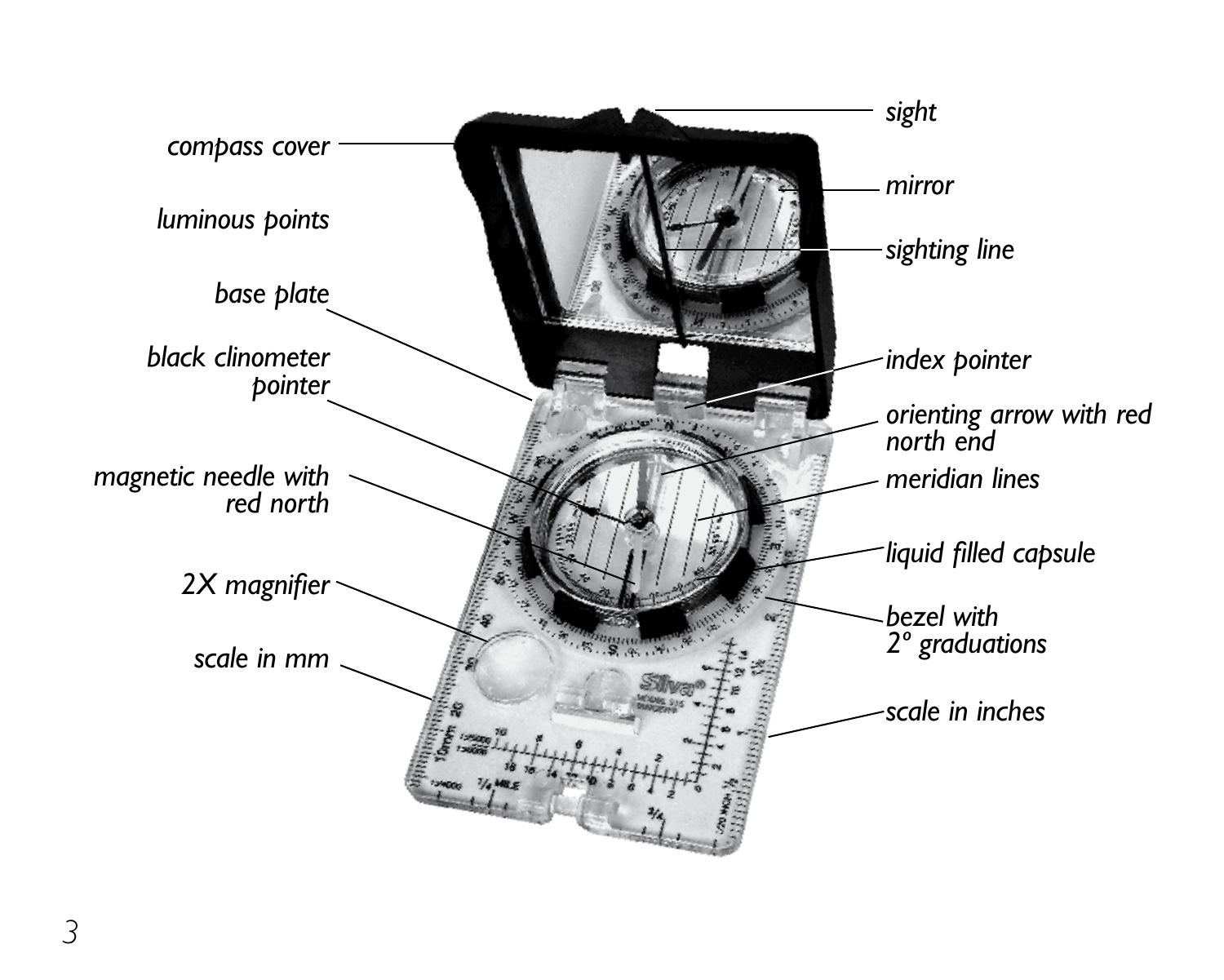## General Suggestions

Your Silva Ranger compass may be used for finding directions with or without the aid of the sighting mirror. LEARN BOTH WAYS.

> 1. When extreme accuracy required: With the sighting mirror, hold compass at eye level with cover opened to an acute angle.

2. When quick accuracy required: With the sighting line as a direction pointer, hold the compass at waist level with cover wide open. In either instance, the compass must be held level enough to permit the needle to swing freely.

- Be aware of nearby iron or steel objects. They may attract the magnetic needle if very close to compass. Even a hidden nail can deflect the needle if too close.
- $\Delta$  small bubble may form in the liquid compass, but it has no influence on accuracy. The appearance and disappearance of this bubble is due to changes in temperature and atmospheric pressure. Bubbles larger than 1/4" diameter, however, should be viewed with suspicion and probably are caused by a leaking capsule.

To increase their brilliance, expose the luminous points to bright light before use.

Protect your compass from high temperatures extremes. The heat expanded liquid could damage the capsule.

## The Clinometer

The SILVA Ranger compasses are practical instruments for measuring angles of inclination. The long side of the compass coincides with the slope of the terrain. Measure an angle of inclination in the following way: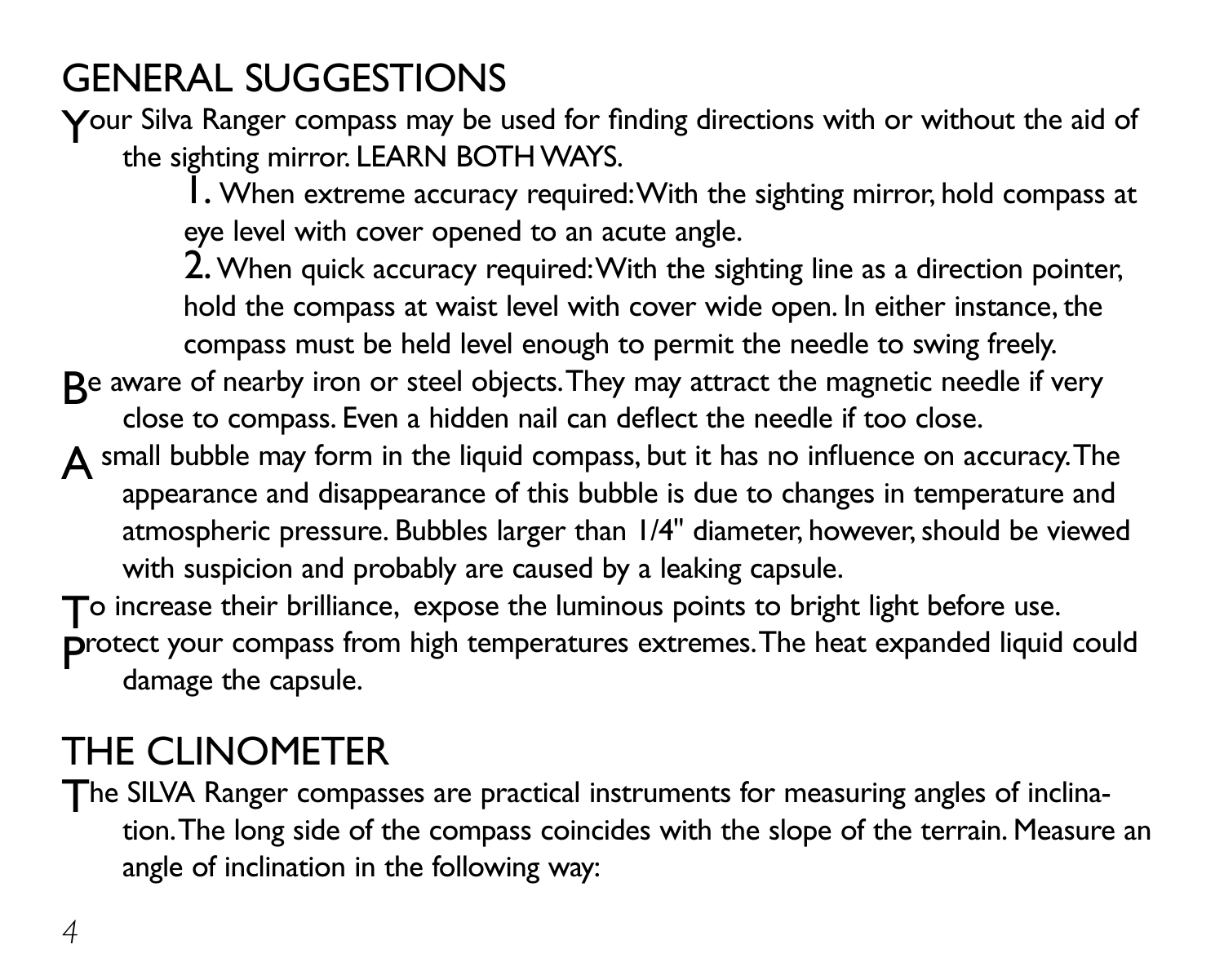1 Open the lid completely.

- 2. Turn the dial so that the cardinal point "W" on the dial is set at the index pointer.
- 3. Hold he compass at eye level with arms out-stretched so that the clinometer needle is hanging vertically and follows the scale in the bottom of the compass housing. "S" on the compass should point down.
- 4. Let one long side of the compass coincide with the slope of the terrain— the inclination you wish to measure.
- 5. Read the angle of inclination at the point of the clinometer needle.

# RULES OF USE

Two separate sets of rules apply to the use of a magnetic compass. One set applies if you work "from map to terrain." In this case you take "map bearings." In the following, Sections A, B, C, D and E deal with "from map to terrain."

- Exactly opposite rules apply if you work "from terrain to map." In this case you use "field bearings," also called "magnetic bearings" and "compass bearings," Sections F, G and H deal with "from terrain to map."
- The word "map" is broadly interpreted to also include charts, descriptions and even a mental picture of the terrain.

## basic conditionsto determine field directions *Section A*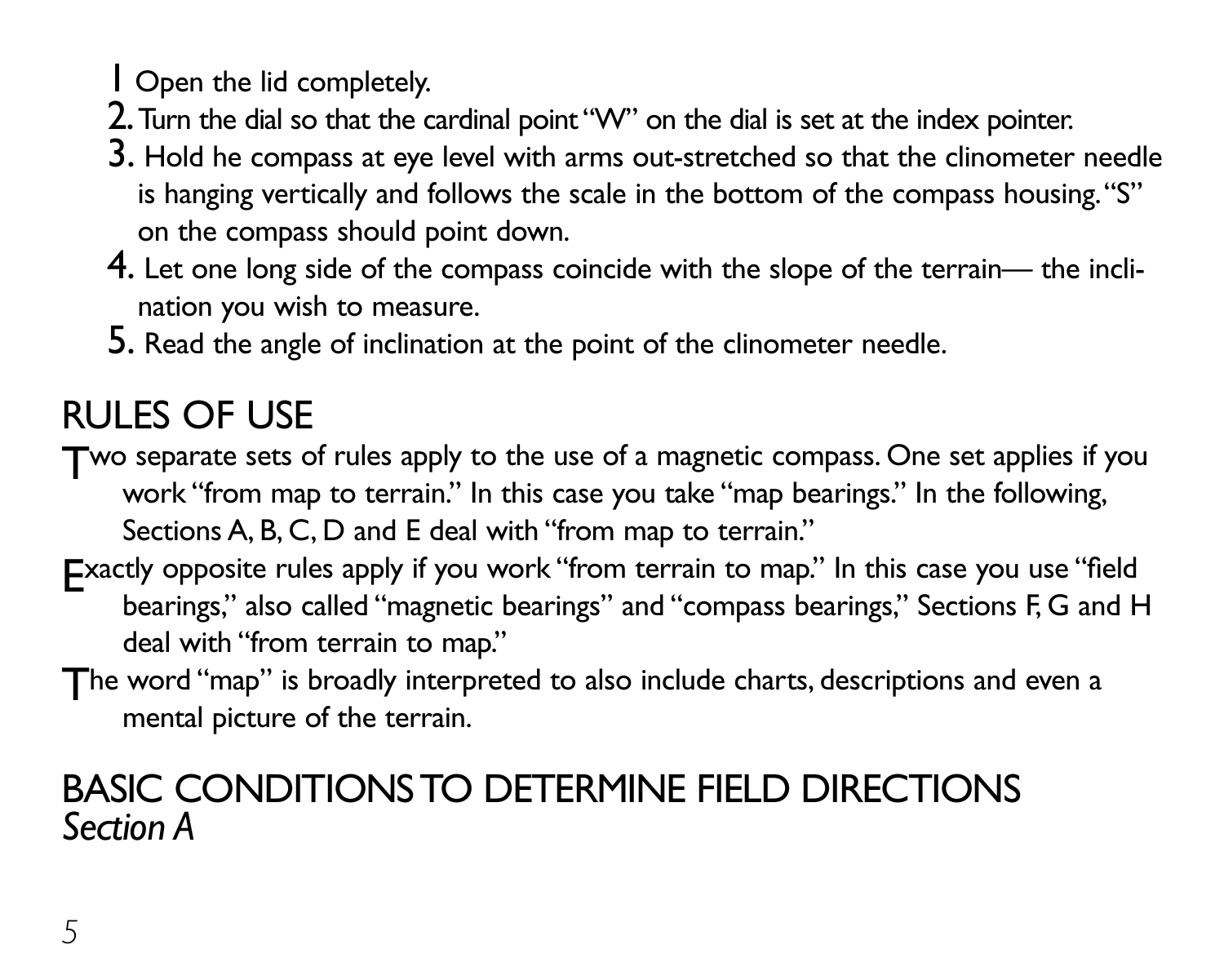To use the compass to indicate directions in the field, two basic conditions must always be accomplished. These are:

- 1. The dial must be set to the desired degree reading. If the degree or direction is known, turn the dial to the correct reading at the index pointer. If the degree is unknown, then it should be obtained from a suitable map.
- 2. Without changing the dial setting, the entire compass must be positioned so that the orienting arrow lines up with the magnetic needle and the red end of needle lies between the two orienting points.
- When both conditions are fulfilled, the desired direction is indicated by the sighting line or by the sight.

## determine directionswithout the sight *Section B*

To fulfill the two conditions described in Sect. A:

Set dial according to Sect. A (1) With the dial set, open the cover wide and hold it waist high in front of you. The sight and sighting line should be pointing ahead of you not back toward your body. The sighting line now acts as a pointer. Turn yourself and compass together until the orienting arrow is lined up with the magnetic needle. This accomplishes Sect. A (2) and the sighting line now will be pointing the correct direction.

While still holding the compass, imagine a line extending exactly straight out from the sighting line. Your objective lies along that imaginary line.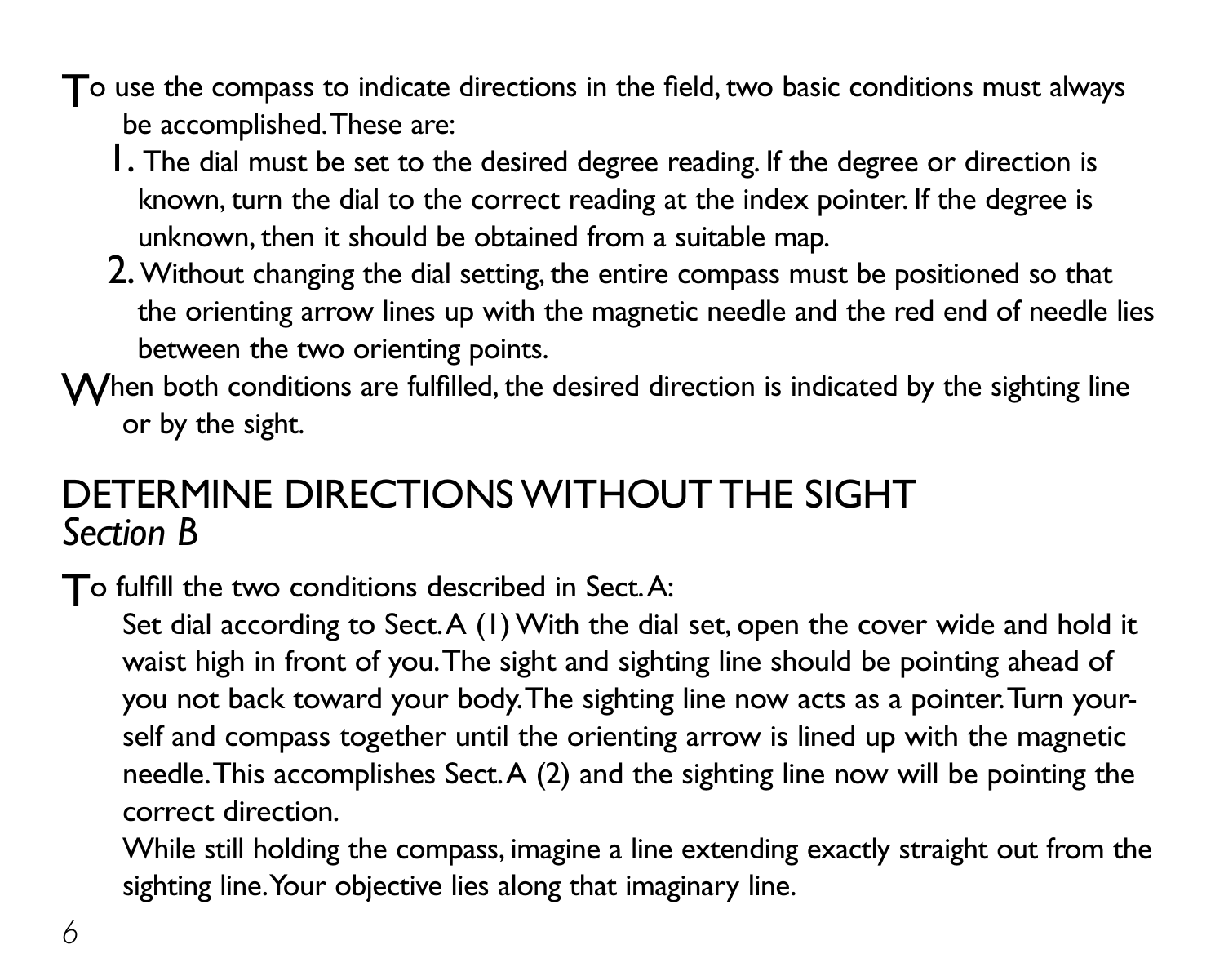## determine directionswith a sight *Section C*

To fulfill the two conditions described in Sect. A:

Set the dial according to Sect.A (1).

- Hold the compass at eye level and adjust the cover to a 50º—70º opening. The mirror should reflect a top view of the compass dial.
- While looking in the mirror, move your sighting eye sideways until you see the sighting line intersect one of the two luminous points.
- Without changing the relationship between compass and eye, pivot yourself and compass together until you see, in the mirror, that the orienting arrow is lined up with the magnetic needle and the red end of needle is between the orienting points. This accomplishes Sect. A (2).
- Your direction or objective will now lie straight beyond the sight.
- NOTE: Be sure to keep the base plate level so magnetic needle can turn freely. When sighting uphill or downhill, lower the sighting eye in relation to the compass.
- NOTE: A greater than 70º cover opening will increase the parallax effect and could cause as much as a 5º reading error.

#### OBTAIN A BEARING FROM A MAP *Section D*

We state in Sect. A, that one of the two conditions for using the Silva Ranger is to set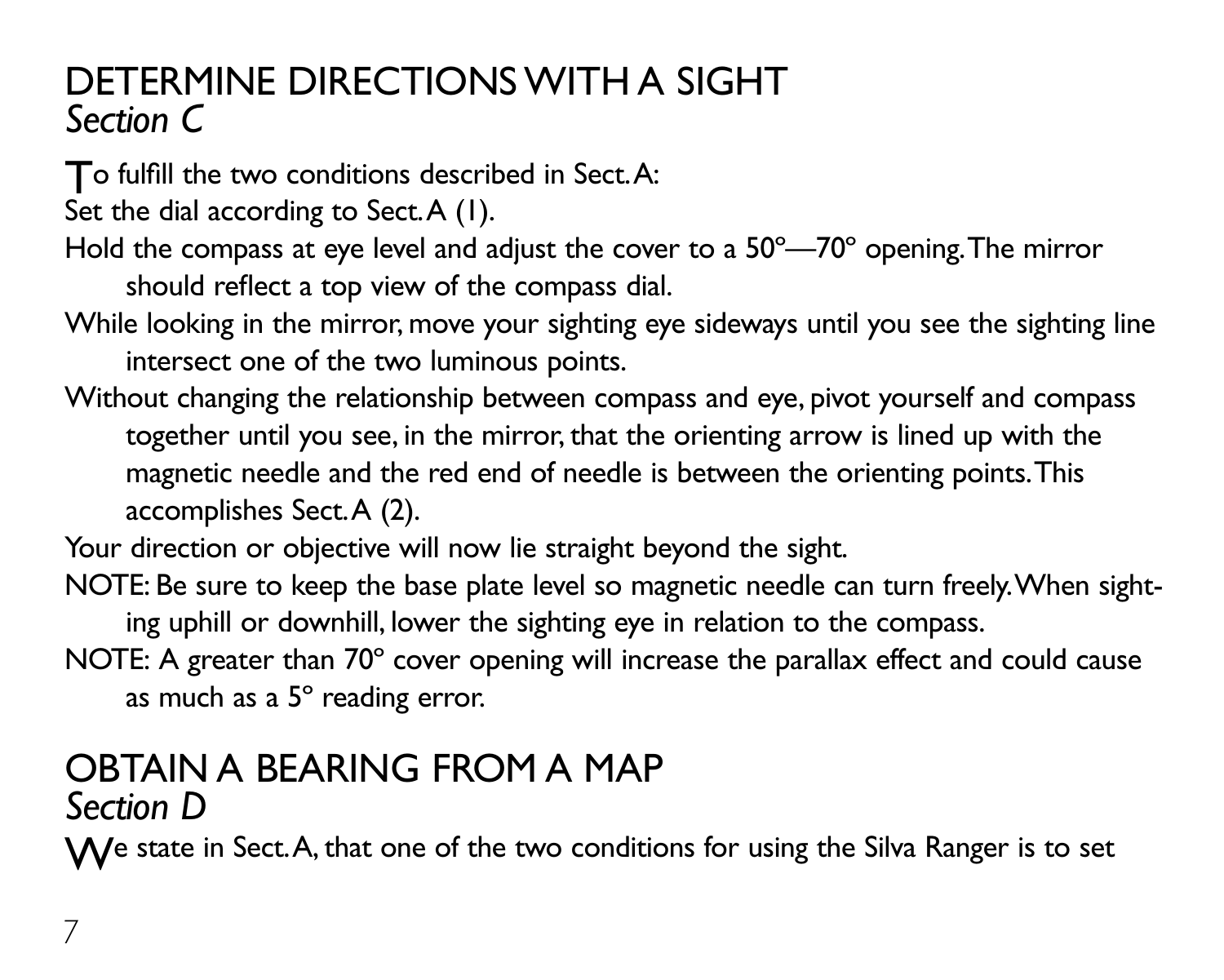the dial at the desired degree reading. If this degree or bearing is not known, it can be determined from a map. Your compass is also a protractor with a transparent bottom in the dial housing. Two steps are required:

- 1. Lay the compass on the map so either the inch scale or the millimeter scale is exactly on (or parallel with) the line on the map you wish to travel, and the hinged cover points in the direction of travel.
- 2. Hold the compass in position on the map, turn the dial so the meridian lines of the compass are exactly parallel with any meridian (North-South) line on the map, and the letter "N" on top of the dial is toward North on the map.
- Remove the compass from the map. These two steps set your compass for the degree reading to your destination. This reading may be read at the index pointer. You fulfilled the first basic condition in Sect. A. Proceed to Sect. B or C.

## About declination *Section E*

The magnetic needle in a compass is attracted by the magnetism of the Earth. This is why it always points to the constantly shifting Magnetic North where the magnetic lines of force come together. There is another "North Pole." True North is static and located geographically, maps and directions usually are based on True North.

Magnetic declination is the angle between True North and Magnetic North. The amount of declination at any given point depends on the location of that point on the continent. Where True and Magnetic North are in the same direction, the declination is zero.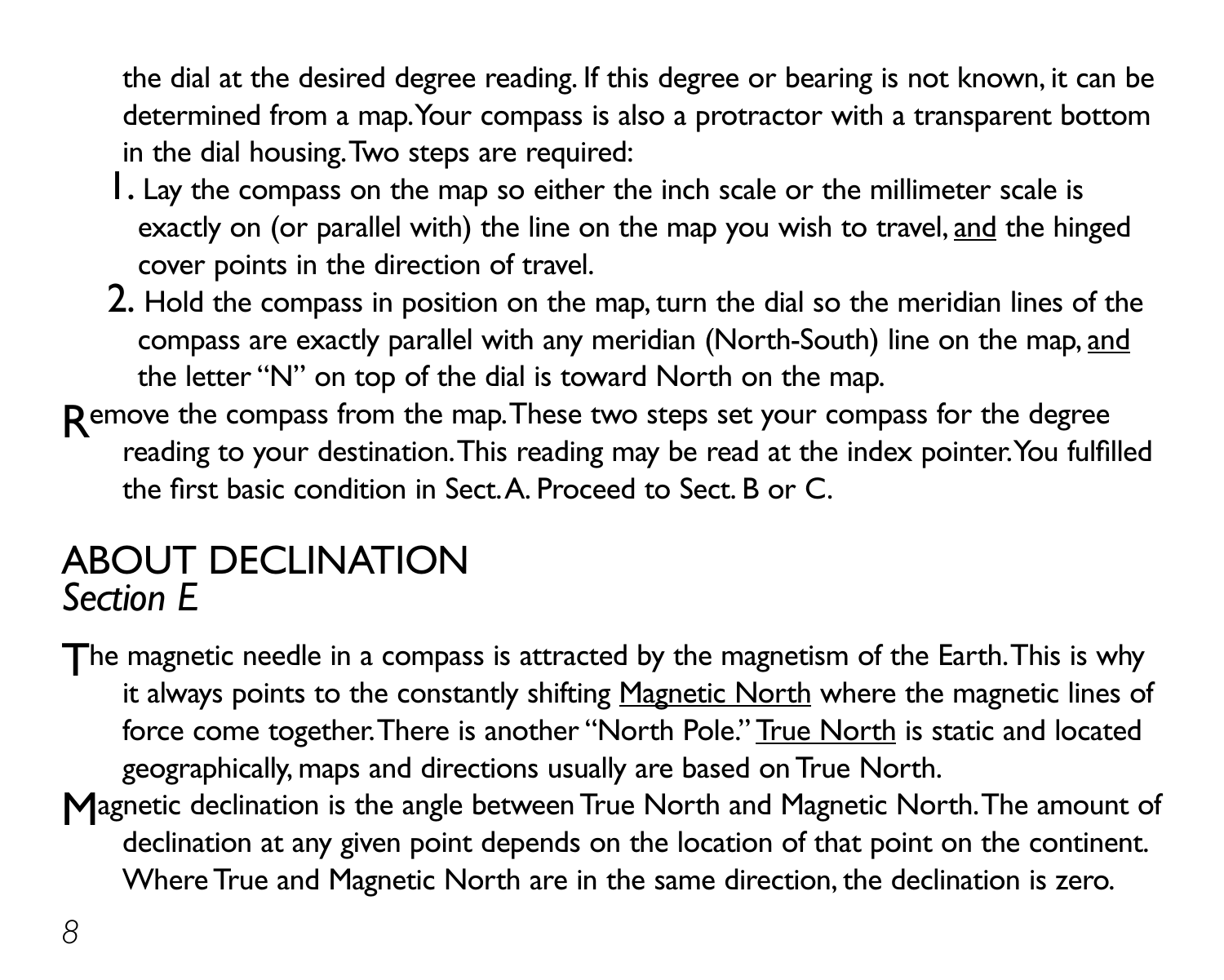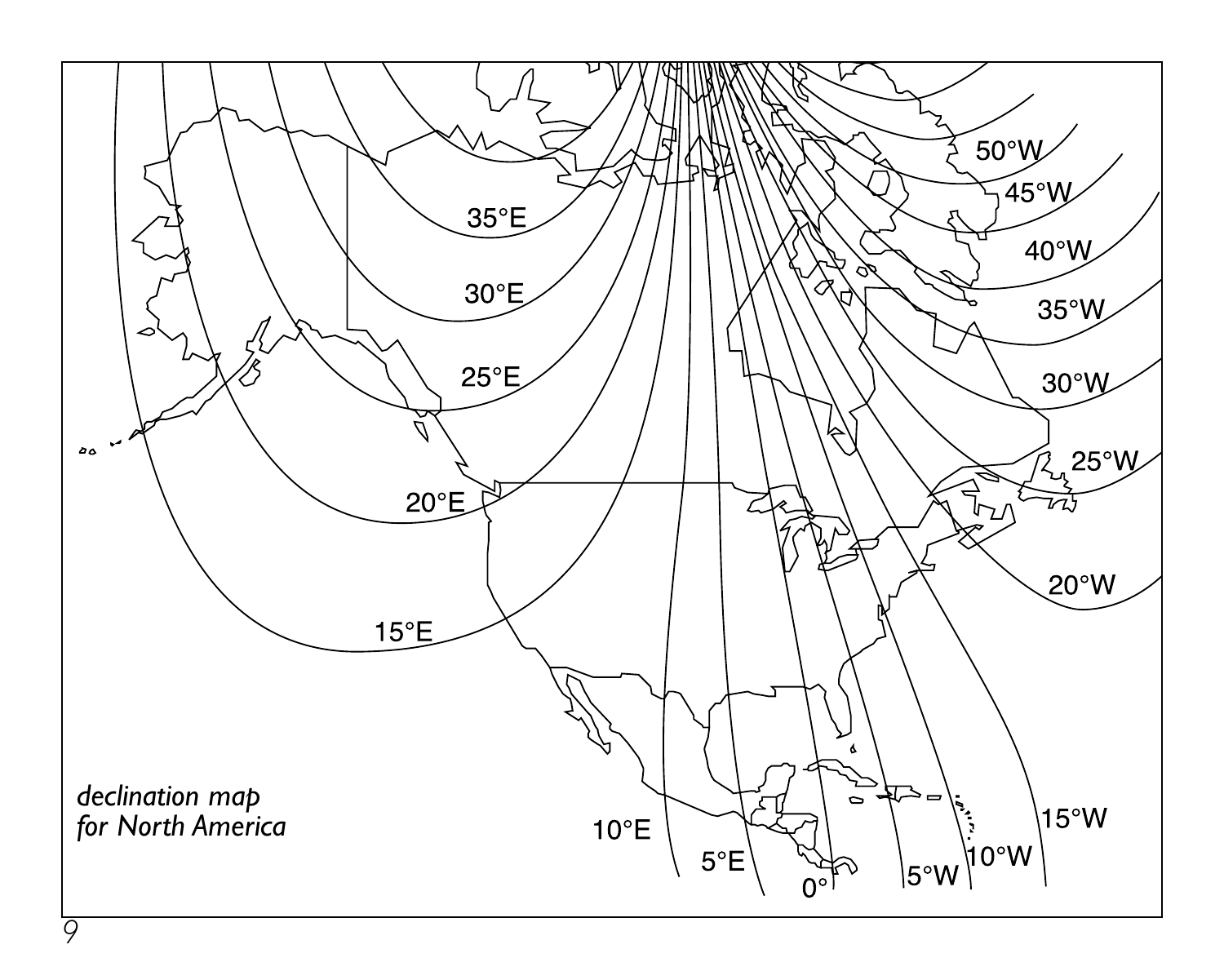In North America a line of zero declination runs roughly from west of Hudson Bay down along Lake Michigan to the Gulf Coast in western Florida. At any point west of that line, your compass needle will point east of True North. This is called "Easterly Declination." At any point east of that zero line, your compass needle will point west of True North. This is called "Westerly Declination." In North America, magnetic declination varies from 30º east in Alaska to 30º west in Labrador. See diagram on page 9.

## Allow for Declination

- Where accuracy is not critical, ignore magnetic declination, especially in areas where the declination is minor. You may also ignore it when the compass is used without reference to maps and is based on field bearings only.
- $\mathsf{\mathsf{W}}$  hen the compass is used with a map or in connection with map bearings, adjustment should be made. There are two methods to accomplish this:
	- 1. Temporary Method. You must redo every time you wish to apply it.
	- Find the amount of declination in their area and whether it is easterly or westerly. This information is on topographic maps of the area.
	- Take your bearing from the map as described in Sect. D. and observe the degree reading at the index pointer.
	- Turn the dial to increase or decrease that reading according to the declination. Easterly, decrease the dial reading and westerly, increase the reading.
	- For example, if your bearing from the map is  $100^\circ$  and the declination is  $10^\circ$  East, DECREASE the reading 10º by turning the dial to 90º. If the declination is 10º West, INCREASE the reading of l00º to read 110º.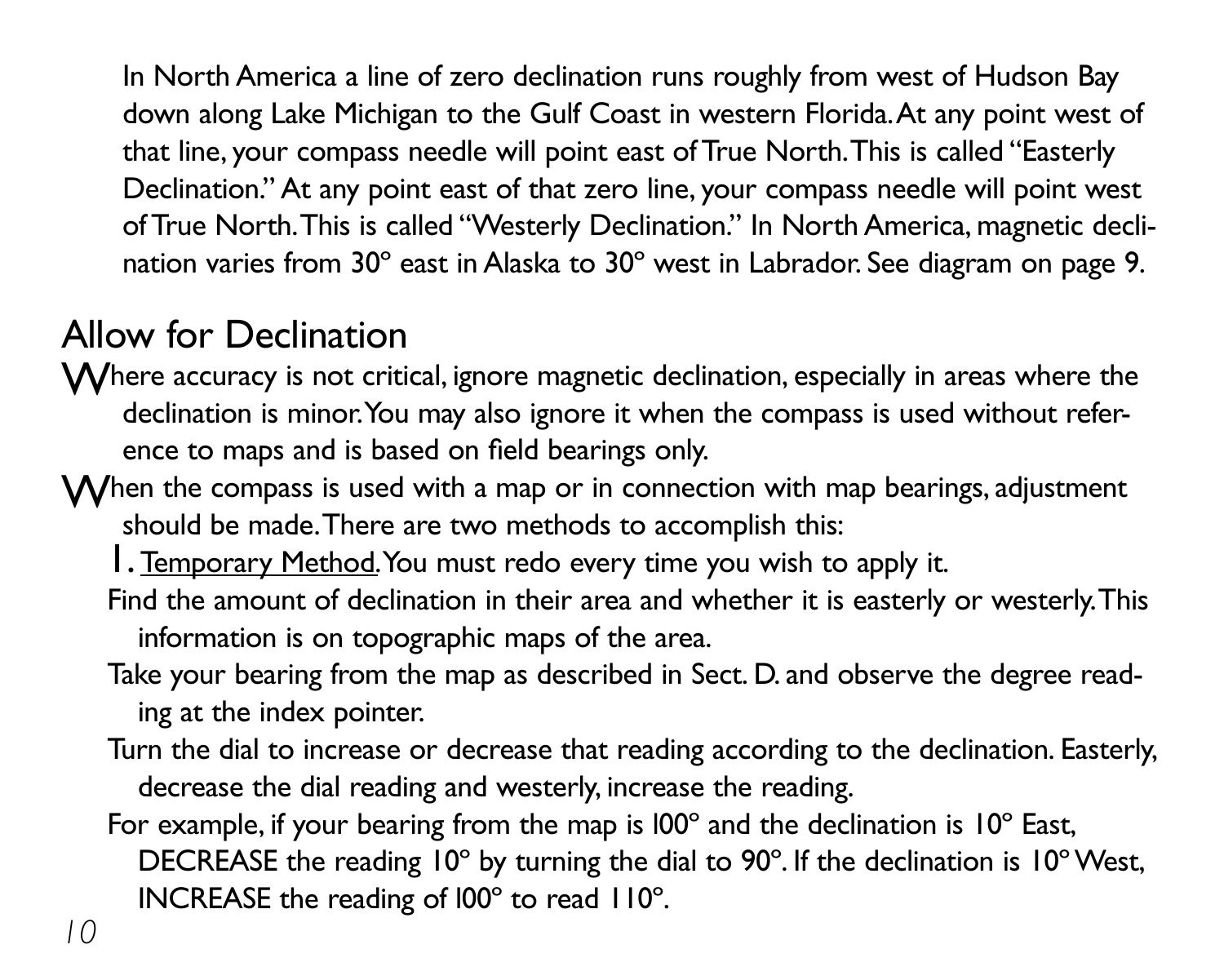- 2. Permanent Method. Your compass is equipped with an offsetting mechanism to allow for declination. If you use the compass extensively in one locality, once set, you need not make further allowances. The adjustment simultaneously takes care of both map bearings and field bearings.
- The offsetting mechanism consists of two bottoms in the compass dial housing, one of which can be offset in relation to the other by means of a declination adjusting screw located on the underside of the base plate. The orienting lines and the declination scale are engraved on one bottom. The orienting arrow and the orienting points are on the other. As you turn the adjusting screw you change the angle between the orienting lines and the orienting arrow. It is this angle that should correspond to the declination of your area. A screwdriver, provided for this purpose, is tied onto the lanyard.
- For example, if the declination in your area is 10° west, turn the adjusting screw so that the orienting arrow points to 10º on the "west" side of the declination scale. If your declination is  $10^{\circ}$  east, adjust the orienting arrow to  $10^{\circ}$  on the "east" side of the declination scale. Use the black index line of the orienting arrow to make an accurate setting.
- NOTE: The declination offsetting mechanism is set at zero at the factory. Use the zero setting for all compass operations which involve no allowance for declination or in which the temporary allowance is being used. If the declination scale does not read zero, set it to zero with the adjusting screw.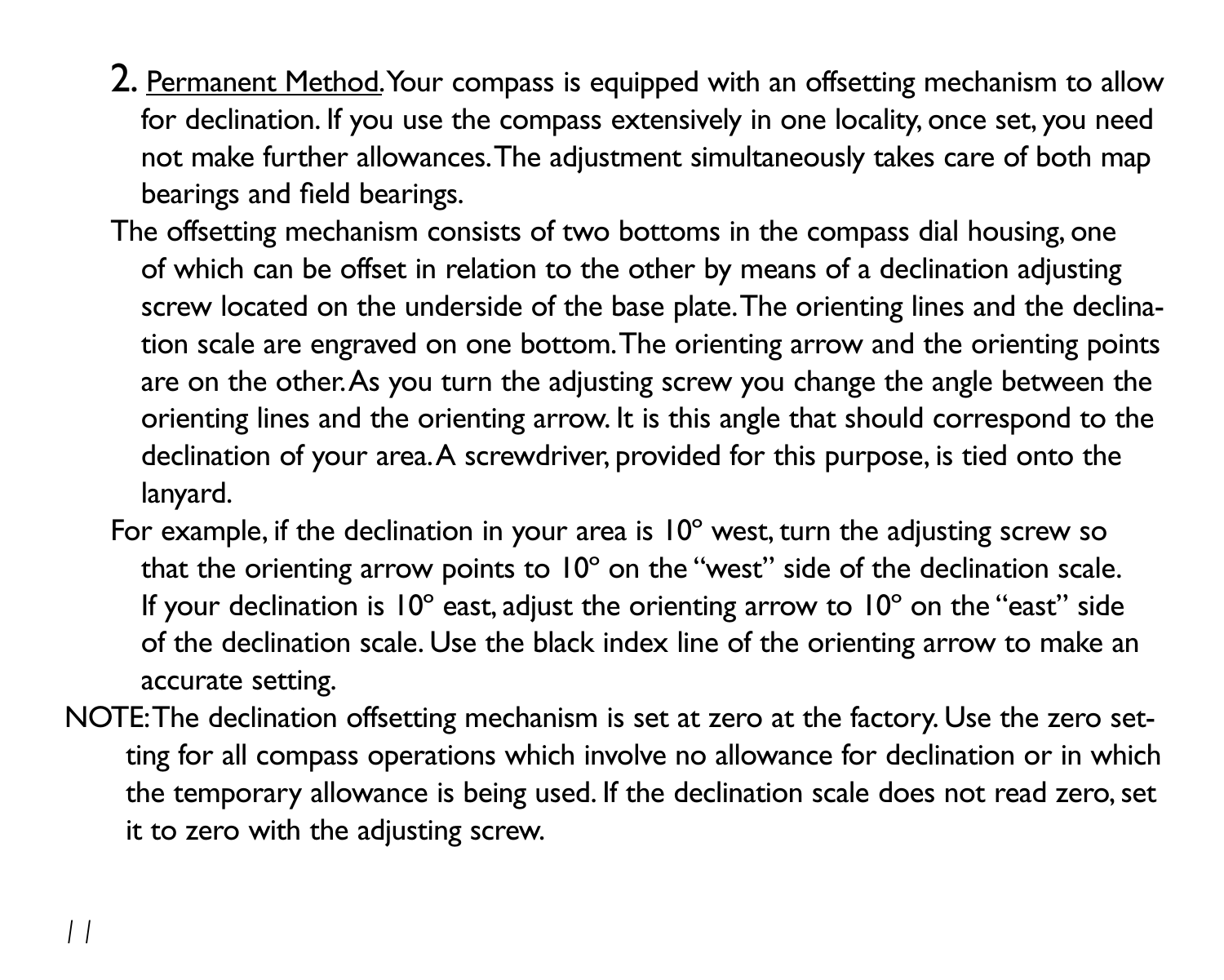NOTE: When the orienting arrow is not set at zero, it becomes obvious that the orienting lines and the orienting arrow serve different purposes. The orienting lines are used to line up with orienting lines on the map. The orienting arrow is used to line up with the magnetic needle when using compass in the field.

## take a bearing *Section F*

- A"bearing" is the direction or the degree reading from one object to another. One of those objects is usually YOU. To "take" a bearing means to DETERMINE the direction from one object to another.
	- 1. Bearings are taken from a map as in Sect. D. The "bearing" is the degree reading indicated at the index pointer.
	- 2. Bearings can be taken on the terrain, by reversing the steps in Sect. B and C. When using the compass without the sight, open the cover wide and hold it level, at waist high, in front of you. The sight and sighting line should be pointing straight ahead of you. The sighting line acts as a pointer. Pivot yourself and compass together until the sighting line points straight to the object on which you are taking the bearing. Without changing position of the compass, carefully turn the dial until the orienting arrow and the magnetic needle are lined up and with the red end of needle lying between the two orienting points. The "bearing" to your object is now the degree reading indicated at the index pointer.

3. Bearings can be taken by using the sight. Hold the compass at eye level and adjust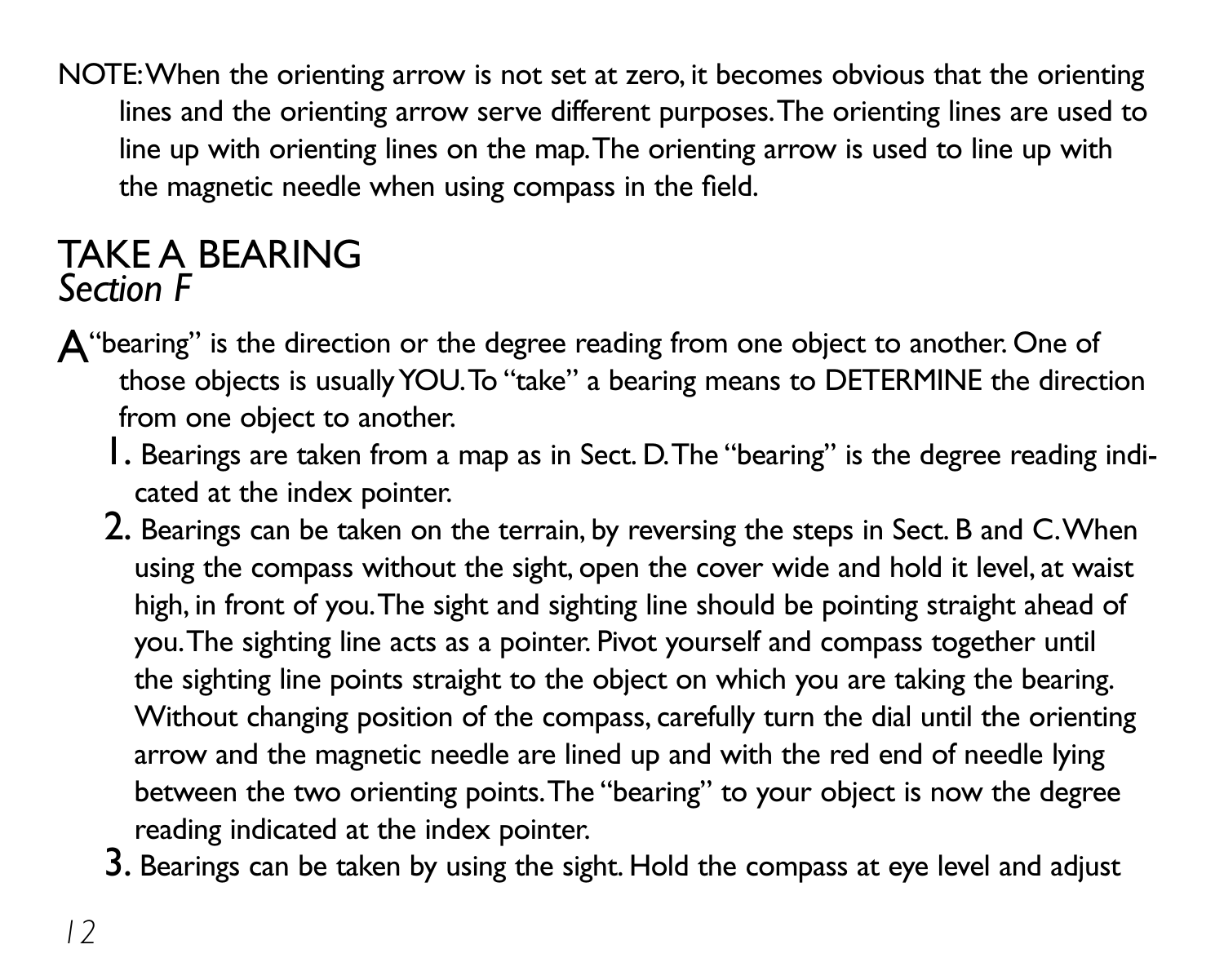cover so top of the dial is seen in mirror. Face toward your object and sight object across compass sight. Look in the mirror and adjust position of compass so that the sighting line intersects one of the luminous points. While you simultaneously see your object across the sight, and the sighting line across one of the luminous points, turn the dial so that the orienting arrow is lined up with the needle, red end between the orienting points. The "bearing" to your object is now the degree reading indicated at the index pointer.

### Adjust field bearings for declination *Section G*

- 1. The permanent adjustment for declination eliminates need for further adjustment.
- 2. To accomplish the temporary adjustment for field bearing declination: Take a bearing as described in Sect. F and observe the degree reading at the index pointer. Turn the dial to increase or decrease that reading according to the declination. If declination of your area is easterly, increase your dial reading by the amount of declination. If westerly, decrease the reading.
- For example, assume your field bearing is 100º. If the declination is 10º east, INCREASE the reading 10º by turning the dial to read 110º. If the declination is 10º west, DECREASE the reading of 100º to read 90º.
- NOTE: The instructions for a "temporary" adjustment for declination of a field bearing are exactly opposite from the temporary adjustment of a map bearing.
- NOTE: The declination scale should be set at zero for all compass operations which involve no allowance for declination; or when the temporary method is used.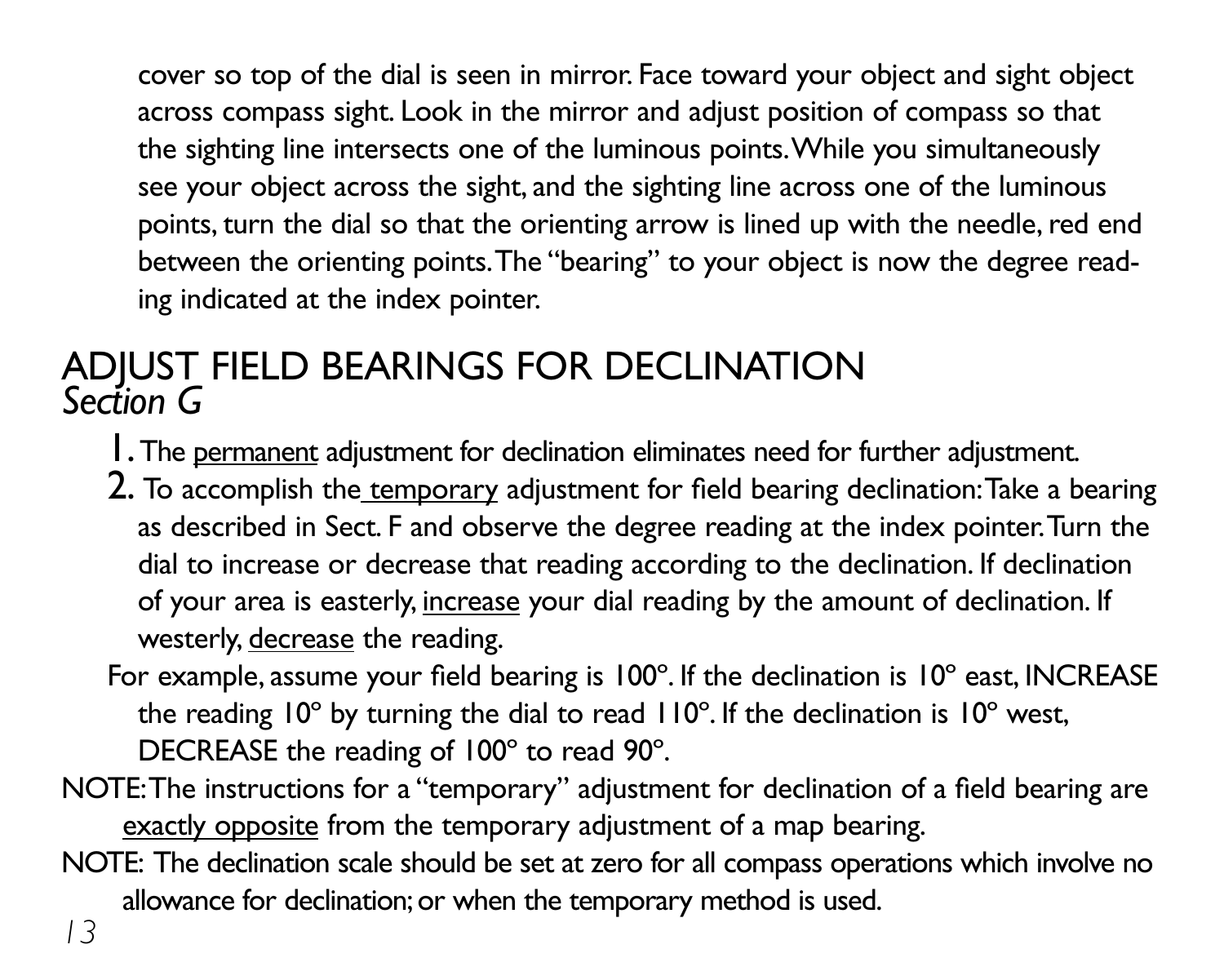*A "Short-Cut" Method to Deal with Declination:*

 $\mathsf{\mathsf{W}}$  hen the compass is used with a map, no adjustment is necessary if the orienting lines on the map are drawn according to Magnetic North instead of True North. Most topographic maps are drawn according to True North and the orienting lines are also according to True North.

Draw your own orienting line according to Magnetic North:

On all topographic maps, there is a declination diagram near the bottom. The star line designates True North and is parallel with the orienting lines. However, the single barb arrow designates Magnetic North. Draw your own Magnetic North orienting lines by drawing 1" or 2" lines across the map that are parallel to the Magnetic North arrow. Use these lines instead of the True North lines when setting your compass and you will not need to adjust for declination.

#### PLOT LOCATIONS ON A MAP *Section I*

Triangulation method:

Find two specific sites (a) and (b) on the map which you recognize, by sight, on the terrain. These are the chosen points from which to take cross bearings. Adjust your compass for the declination of your area by the permanent method. Take a bearing to the first site (a)— without disturbing the dial setting. Place the compass on the map so that either side of the base plate intersects the symbol for the chosen site (a). Keep the edge of compass base plate on the symbol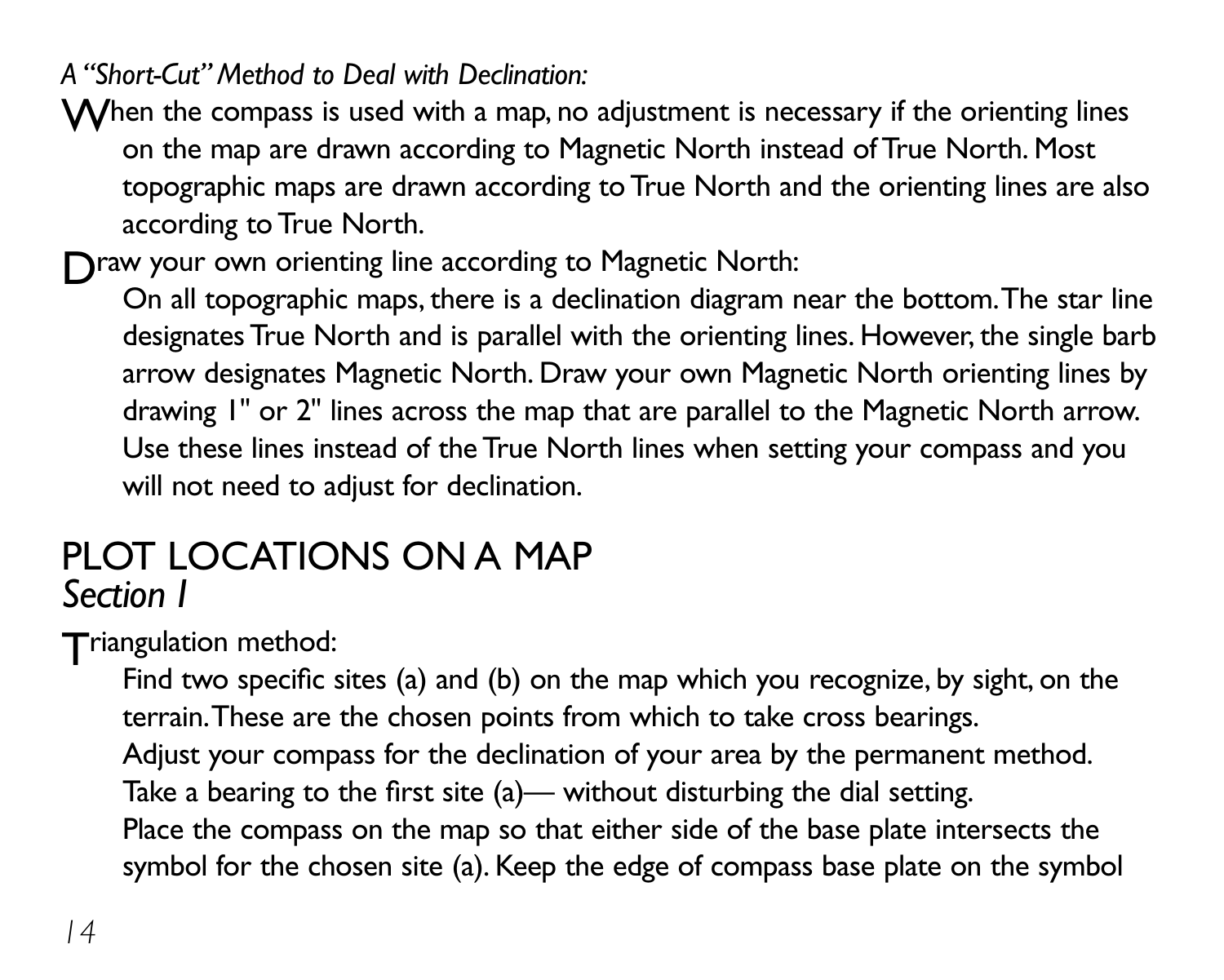and turn entire compass on the map until the compass orienting lines in the bottom of the dial are parallel with the orienting lines on the map, and so that the orienting arrow points upward on the map (North).

NOTE: Orienting arrow may be slightly off of North because of declination adjustment. Draw a line on the map along the edge of the compass, intersecting the symbol. You are somewhere along this line. To establish your position along this line, you need another bearing.

Take a bearing to the second site (b) and mark a line as you did with site (a). This line will intersect the first line. Where the lines cross is your exact position.

### BE EXPERT WITH MAP AND COMPASS, Second Edition

Björn Kjellström

This new and enlarged edition includes everything you need to know about the skill of Orienteering; how to use a map and compass, alone or together. The text includes a series of games and exercises which encourage self-training. Each copy of the book also contains a sample training map to help you put newfound knowledge into practice. Required reading for the beginner in map and compass work.